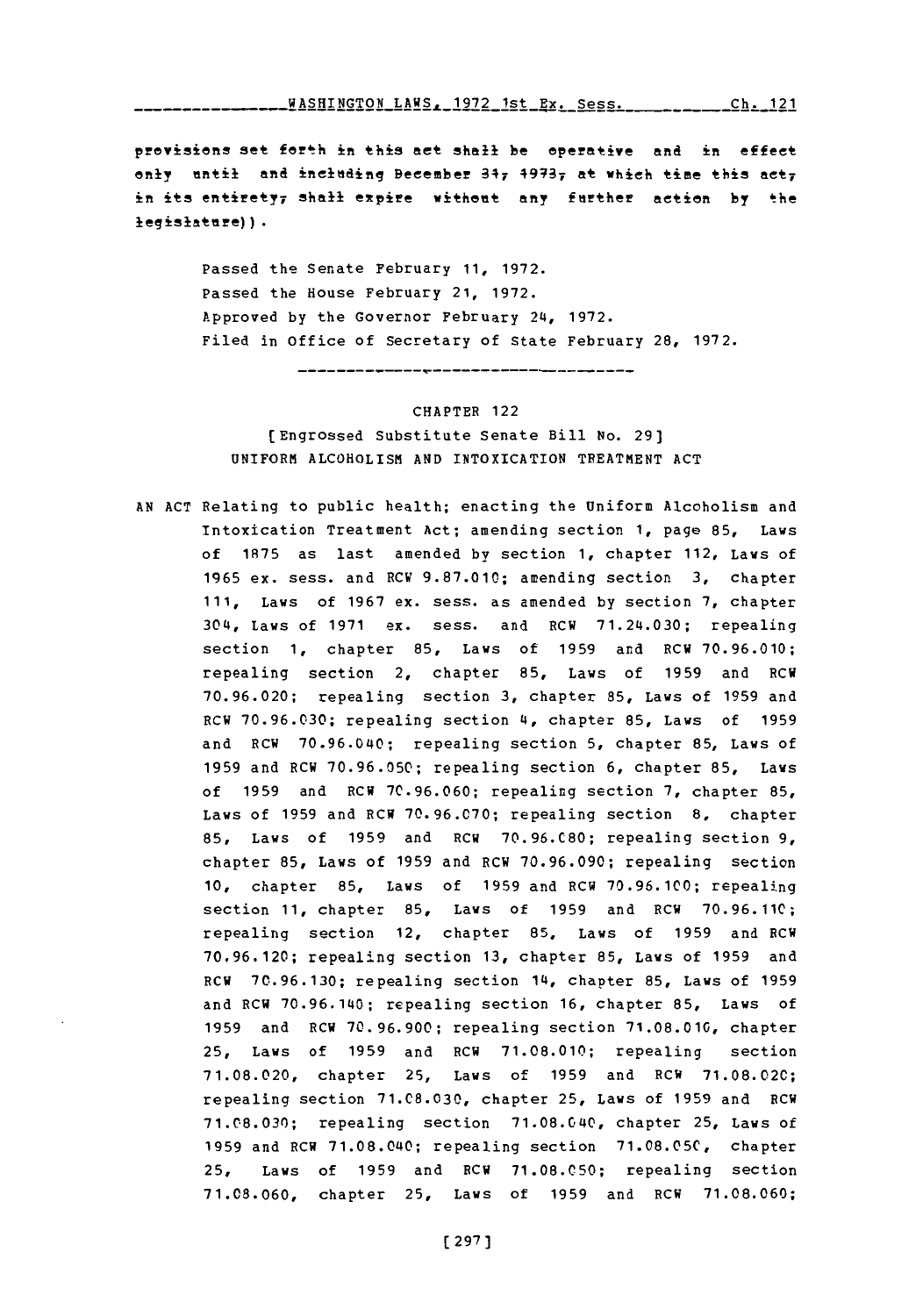**122--** WAH-O **-h** 197 **-- -- -- -- -- -** 1st **E- -S-s--. Ch.** 122 WASHINGTON LAWS, **1972** 1st Ex. Sess.

repealing section **71.C8.07C,** chapter **25,** Laws of **1959** and RCW **71.08.070;** repealing section **71.08.C80,** chapter **25,** Laws of **1959** and **PCW 71.08.080;** repealing section **71.08.09C,** chapter **25,** Laws of **1959** and RCW **71.08.090;** repealing sectiQn **1,** chapter 23, Laws of 1909 ex. sess. RCW 9.68.C40; adding a new chapter to Title **70** RCW; and prescribing an effective date.

BE IT **ENACTED** BY THE LEGISLATURE OF THE **STATE** OF WASHINGTON:

**NEW** SECTION. Section **1.** DECLARATION OF POLICY. It is the policy of this state that alcoholics and intoxicated persons may not be subjected to criminal prosecution solely because of their consumption of alcoholic beverages but rather should be afforded a continuum of treatment in order that they may lead normal lives as productive members of society.

NEW SECTION. Sec. 2. DEFINITIONS. For the purposes of this act the following words and phrases shall have the following meanings unless the context clearly requires otherwise:

**(1)** "Alcoholic" means a person who habitually lacks self-control as to the use of alcoholic beverages, or uses alcoholic beverages to the extent that his health is substantially impaired or endangered or his social or economic function is substantially disrupted;

(2) "Approved treatment facility" means a treatment agency operating under the direction and control of the department of social and health services or providing treatment under this act through a contract with the department under section **8(6)** of this act and meeting the standards prescribed in section **9(1)** and approved under section **9(3)** of this act;

**(3)** 'Secretary" means the secretary of the department of social and health services;

**(4i)** "Department" means the department of social and health services;

**(5)** "Director" means the director of the division **of** alcoholism;

**(6)** "Emergency service patrol" means a patrol established under section **17** of this act;

**(7)** "Incapacitated **by** alcohol", means that a person, as a result of the use of alcohol, has his judgment so impaired that he is incapable of realizing and making a rational decision with respect to his need for treatment and constitutes a danger to himself, to any other person, or to property;

**(8)** "Incompetent person" means a person who has been adjudged incompetent **by.** the superior court;

**(9)** "Intoxicated person" means a person whose mental or physical functioning is substantially impaired as a result of the use of alcohol;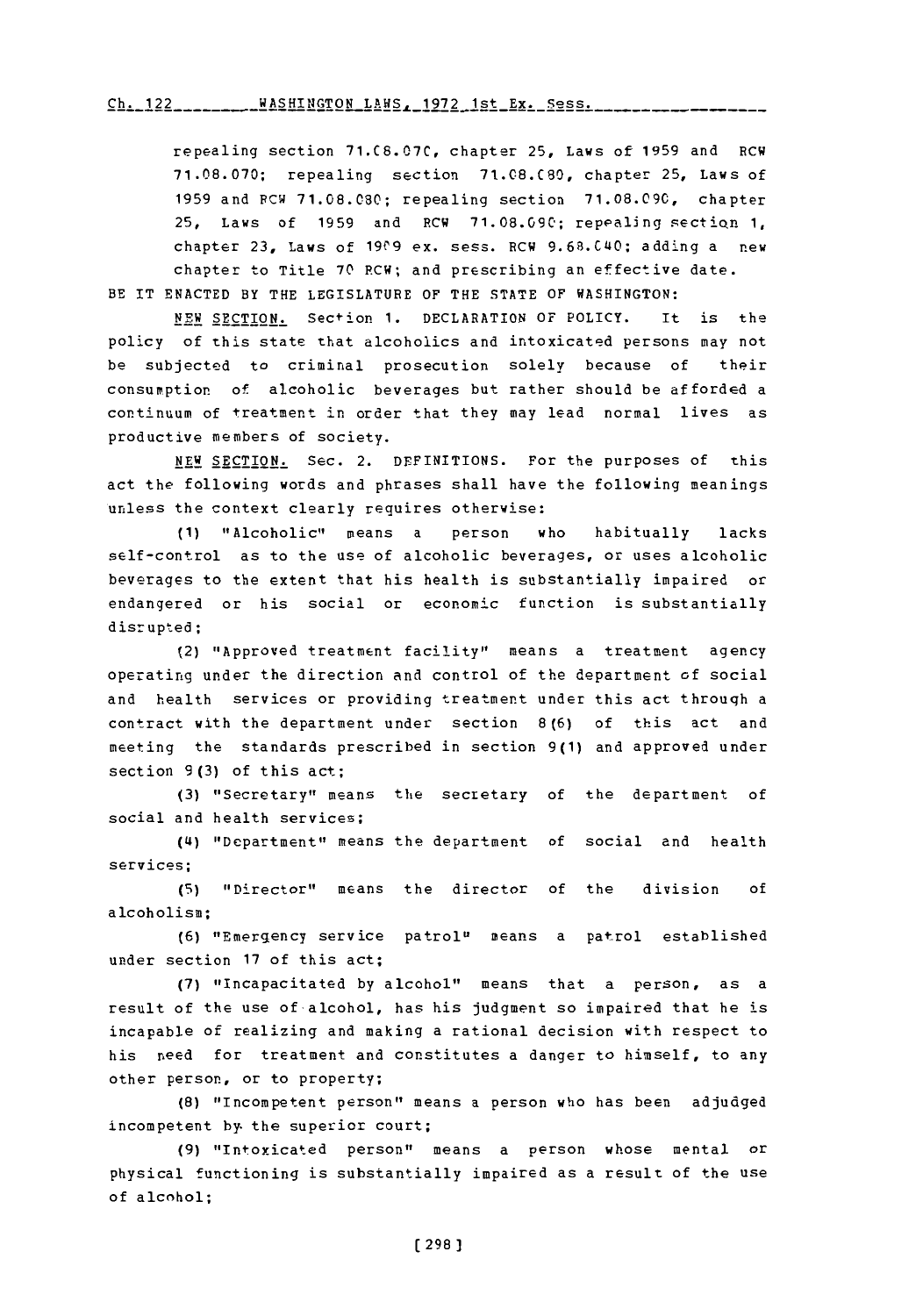**(10)** "Treatment" means the broad range **of** emergency, outpatient, intermediate, and inpatient and emergency services and care, including diagnostic evaluation, medical, psychiatric, psychological, and social service care, vocational rehabilitation and career counseling, which may be extended to alcoholics, persons incapacitated **by** alcohol, and intoxicated persons.

**NEW SECTION.** Sec. **3. ALCOHOLISM** PROGRAM. **A** discrete program of alcoholism is established within the department of social and health services, to be administered **by** a qualified person who has training and experience in handling alcoholism problems or the organization or administration of treatment services for persons suffering from alcoholism problems.

**NEW** SECTION. Sec. 4. PROGFAM AUTHORITY. The department, in the operation of the alcoholism program may:

**(1)** Plan, establish, and maintain treatment programs as necessary or desirable;

(2) Make contracts necessary or incidental to the performance of its duties and the execution of its powers, including contracts with public and private agencies, organizations, and individuals to pay them for services rendered or furnished to alcoholics, persons incapacitated **by** alcohol, or intoxicated persons;

**(3)** Solicit and accept for use any gift of money or property made **by** will or otherwise, and any grant of money, services, or property from the federal government, the state, or any political subdivision thereof or any private source, and do all things necessary to cooperate with the federal government or any of its agencies in making an application for any grant

(4) Administer or supervise the administration **of** the provisions relating to alcoholics and intoxicated persons of any state plan submitted for federal funding pursuant to federal health, welfare, or treatment legislation;

**(5)** Coordinate its activities and cooperate with alcoholism programs in this and other states, and make contracts and other joint or cooperative arrangements with state, local, or private agenices in this and other states for the treatment of alcoholics, persons incapacitated **by** alcohol, and intoxicated persons and for the common advancement of alcoholism programs;

**(6)** Keep records and engage in research and the gathering of relevant statistics;

**(7)** Do other acts and things necessary or convenient to execute the authority expressly granted to it; and

**(8)** Acquire, hold, or dispose of real property or any interest therein, and construct, lease, or otherwise provide treatment facilities for alcoholics, persons incapacitated **by** alcohol, and intoxicated persons.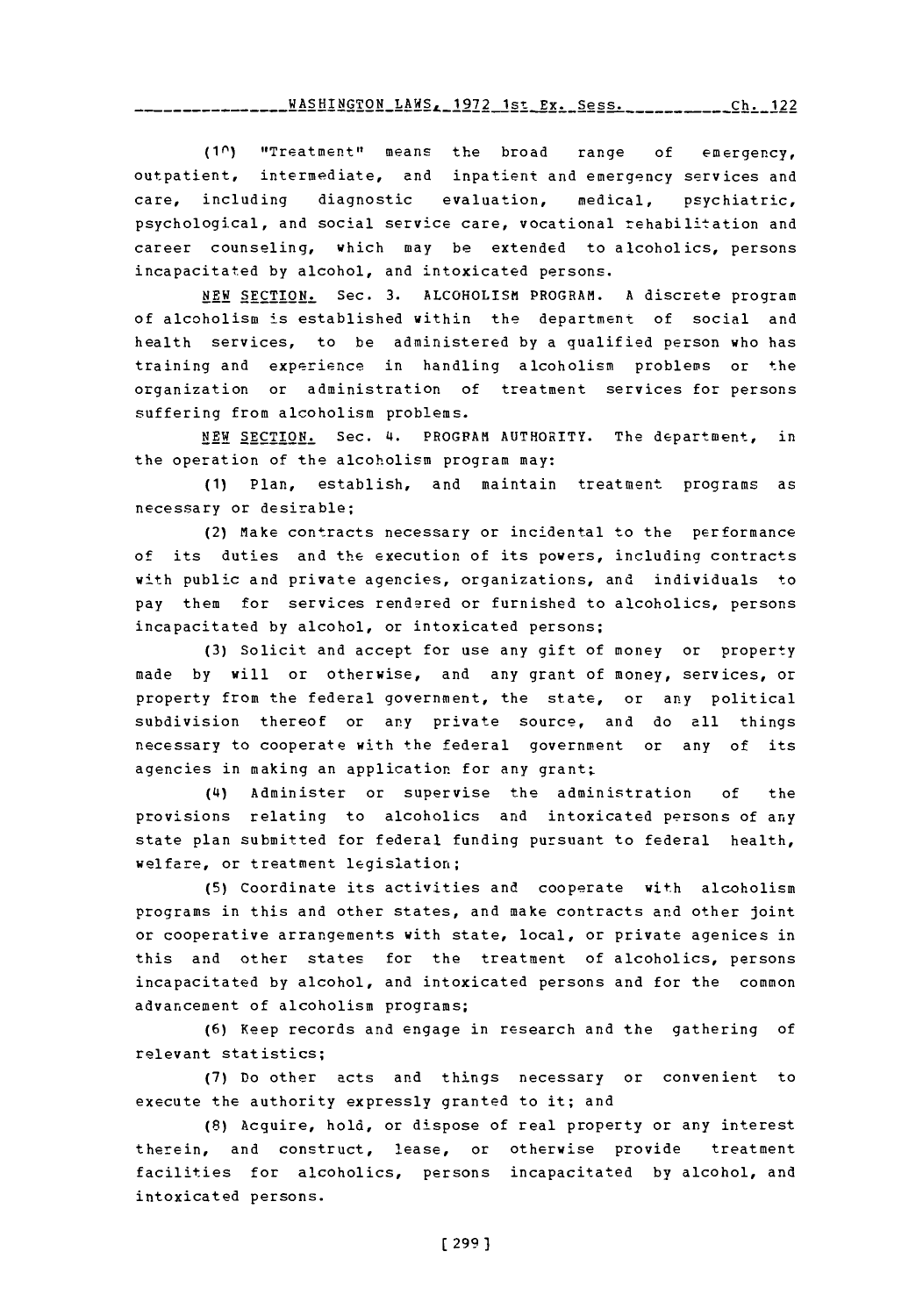Ch. **122WASHINGTON** LAWS. **1972** 1st **Ex.** Soss. **Ch.** 122

**NEW** SECTION. Sec. **5. DUTIES** OF DEPARTMENT. The department shall:

**(1)** Develop, encourage, and foster state-wide, regional, and local plans and programs for the prevention of alcoholism and treatment of alcoholics, persons incapacitated **by** alcohol, and intoxicated persons in cooperation with public and private agencies, organizations, and individuals and provide technical assistance and consultation services for these purposes;

(2) Coordinate the efforts and enlist the assistance of all public and private agencies, organizations, and individuals interested in prevention of alcoholism and treatment of alcoholics, persons incapacitated **by** alcohol, and intoxicated persons;

**(3)** Cooperate with public and private agencies in establishing and conducting programs to provide treatment for alcoholics, persons incapacitated by alcohol, and intoxicated persons who are clients of the correctional system.

(4) Cooperate with the superintendent of public instruction, state board of education, schools, police departments, courts, and other public and private agencies, organizations and individuals in establishing programs for the prevention of alcoholism and treatment of alcoholics, persons incapacitated **by** alcohol, and intoxicated persons, and preparing curriculum materials thereon for use at all levels of school education;

**(5)** Prepare, publish, evaluate, and disseminate educational material dealing with the nature and effects of alcohol;

**(6)** Develop and implement, as an integral part of treatment programs, an educational program for use in the treatment of alcoholics, persons incapacitated **by** alcohol, and intoxicated persons, which program shall include the dissemination of information concerning the nature and effects of alcohol;

**(7)** Organize and foster training programs for persons engaged in treatment of alcoholics, persons incapacitated **by** alcohol, and intoxicated persons;

**(8)** Sponsor and encourage research into the causes and nature of alcoholism and treatment of alcoholics, persons incapacitated **by** alcohol, and intoxicated persons, and serve as a clearing house for information relating to alcoholism;

**(9)** Specify uniform methods for keeping statistical information **by** public and private agencies, organizations, and individuals, and collect and make available relevant statistical information, including number of persons treated, frequency of admission and readmission, and frequency and duration of treatment;

**(10)** Advise the governor in the preparation of a comprehensive plan for treatment of alcoholics, persons incapacitated **by** alcohol, and intoxicated persons for inclusion in the state's comprehensive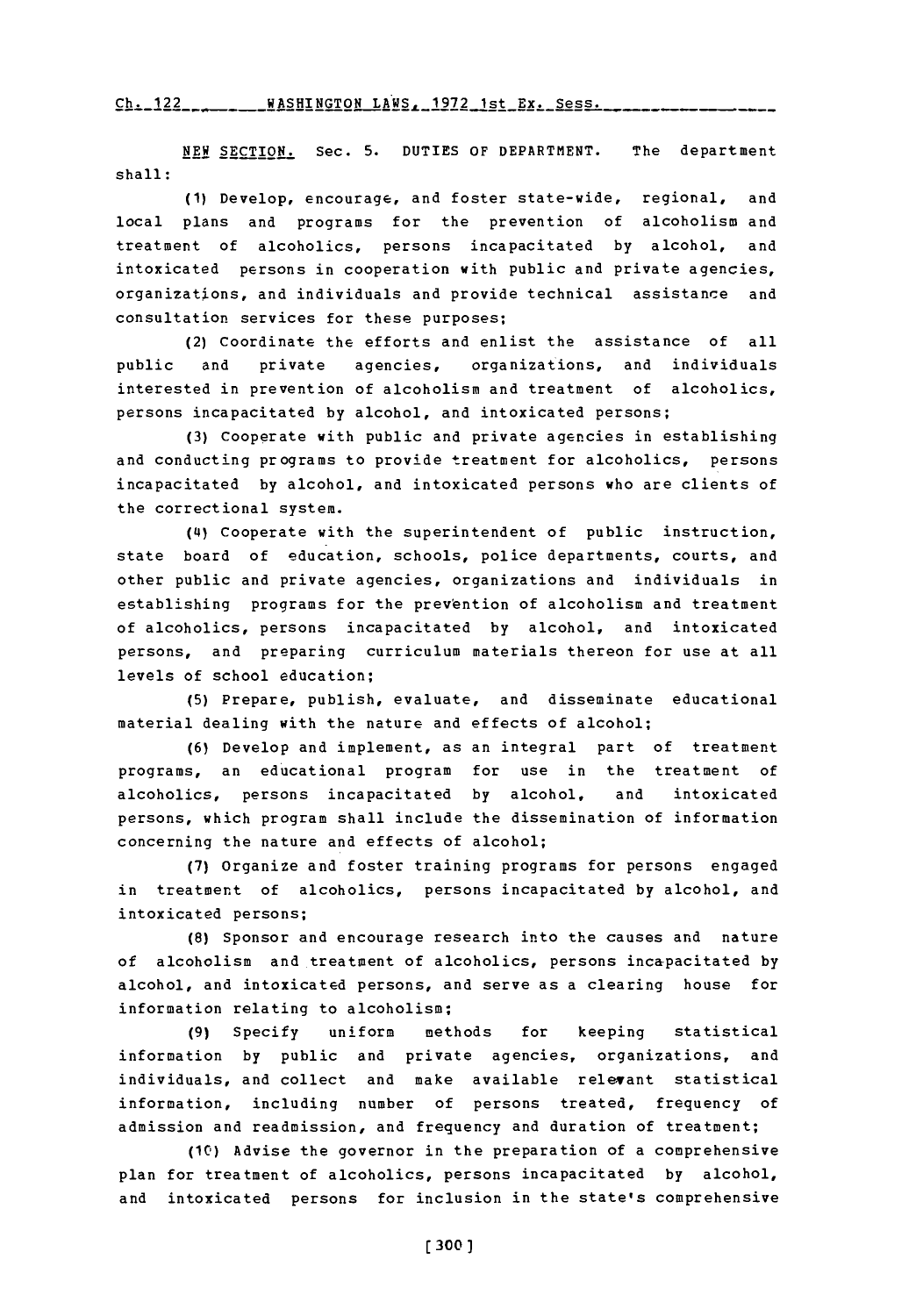health plan;

**(11)** Review all state health, welfare, and treatment plans to be submitted for federal funding under federal legislation, and advise the governor on provisions to be included relating to alcoholism, persons incapacitated **by** alcohol, and intoxicated persons;

(12) Assist in the development of, and cooperate with, alcohol education and treatment programs for employees of state and local governments and businesses and industries in the state;

**(13)** Utilize the support and assistance of interested persons in the community to encourage alcoholics voluntarily to undergo treatment;

(14) Cooperate with public and private agencies in establishing and conducting programs designed to deal with the problem of persons operating motor vehicles while intoxicated;

**(15)** Encourage general hospitals and other appropriate health facilities to admit without discrimination alcoholics, persons incapacitated **by** alcohol, and intoxicated persons and to provide them with adequate and appropriate treatment; and

**(16)** Encourage all health and disability insurance programs to include alcoholism as a covered illness.

**NEW SECTION.** Sec. **6.** INTERDEPARTMENTAL **COORDINATING** COMMITTEE. **(1)** An interdepartmental coordinating committee is established, composed of the superintendent of public instruction or his designee, the director of the department of motor vehicles or his designee, the executive secretary of the Washington state law enforcement training commission or his designee, and one or more designees (not to exceed three) of the secretary of the department of social and health services. The committee shall meet at least twice annually at the call of the secretary, or his designee, who shall be its chairman. The committee shall provide for the coordination of, and exchange of information on, all programs relating to alcoholism. and shall act as a permanent liaison among the departments engaged in activities affecting alcoholics, persons incapacitated **by** alcohol, and intoxicated persons. The committee shall assist the secretary and director in formulating a comprehensive plan for prevention of alcoholism and for treatment of alcoholics, persons incapacitated **by** alcohol, and intoxicated persons.

(2) In exercising its coordinating functions, the committee shall assure that:

(a) The appropriate state agencies provide or assure all necessary medical, social, treatment, and educational services for alcoholics, persons incapacitated **by** alcohol, and intoxicated persons and for the prevention of alcoholism, without unnecessary duplication of services;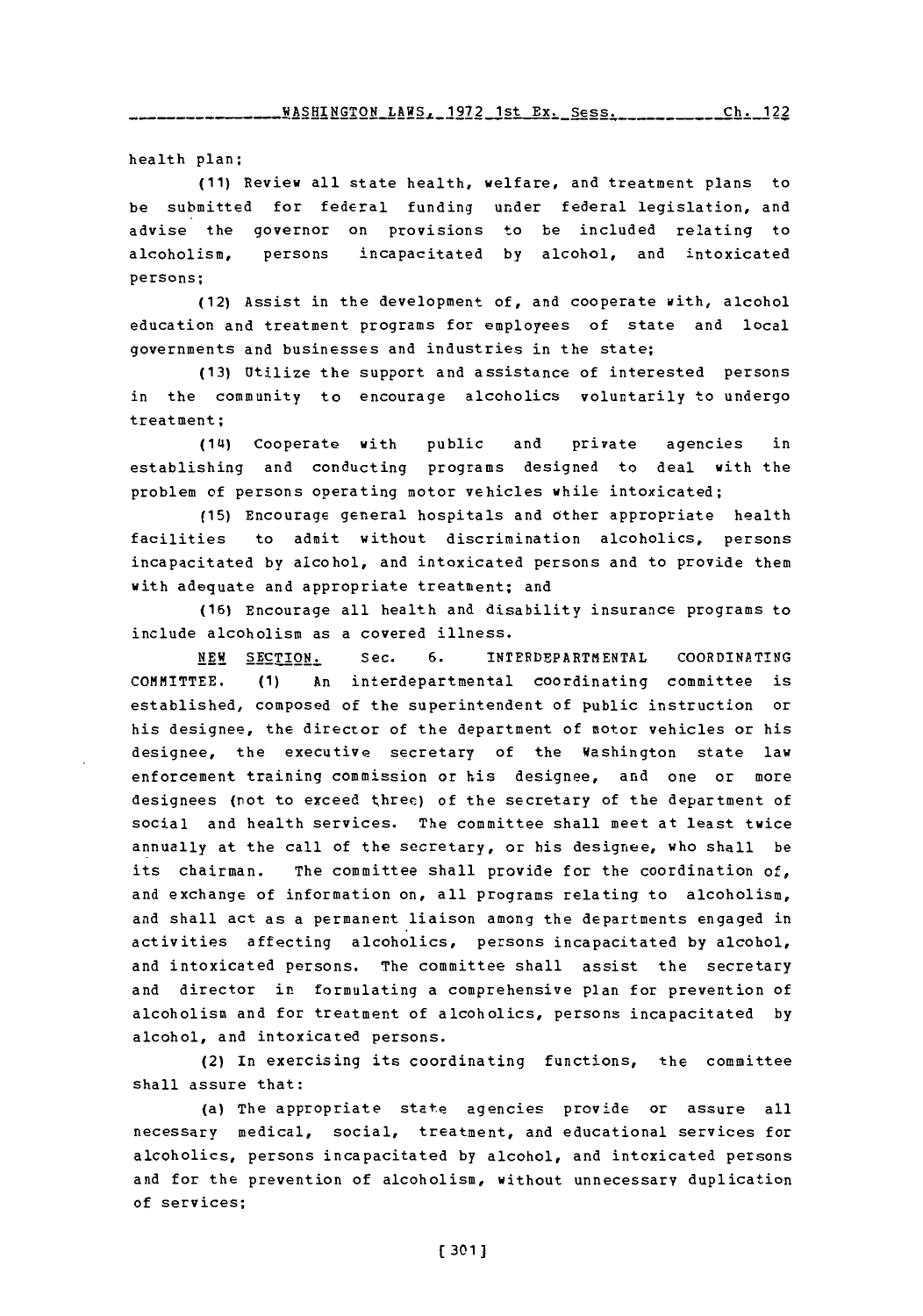# **flu.-- -- -- - --- -- S-IN--O** LA--92 is . Ss VASHINGTON LAWS, **1972** 1st Ex. Sess **Ch** <sup>122</sup>

**(b)** The several state agencies cooperate in the use of facilities and in the treatment of alcoholics, persons incapacitated **by** alcohol, and intoxicated persons; and

(c) **All** state agencies adopt approaches to the prevention of alcoholism and the treatment of alcoholics, persons incapacitated **by** alcohol, and intoxicated persons consistent with the policy of this act.

**NEW SECTION.** Sec. **7.** CITIZENS ADVISORY **COUNCIL.** Pursuant to the provisions of RCW 43.2<sup>o</sup>A.360, there shall be a citizens advisory council, concerned with alcoholism problems, to advise the department, whose members shall be appointed **by** the secretary.

NEW SECTION. Sec. **8.** COMPREHENSIVE PROGRAM FOP TREATMENT; REGIONAL FACILITIES, **(1)** The department shall establish **by** all appropriate means, including contracting for services, comprehensive and coordinated program for the treatment of alcoholics, persons incapacitated **by** alcohol, and intoxicated persons.

(2) The program shall include, but not necessarily be limited to:

(a) Emergency treatment provided **by** a facility affiliated with or part of the medical service of a general hospital or licensed medical institution:

- **(b)** Tnpatient treatment;
- (c) Intermediate treatment; and
- **(d)** Outpatient and follow-up treatment.

**(3)** The department shall provide for adequate and appropriate treatment for alcoholics, persons incapacitated **by** alcohol, and intoxicated persons admitted under sections **11** through 14 of this act. Treatment may not be provided at a jail or prison except for inmates.

**(4i) All** appropriate public and private resources shall be coordinated with and utilized in. the program if possible.

**(5)** The department shall prepare, publish, and distribute annually a list of all approved public and private treatment facilities.

**(6)** The department may contract for the use of any facility as an approved public treatment facility if the secretary, subject to the policies of the department, considers this to be an effective and economical course to follow.

**NEW SECTION.** Sec. **9. STANDARDS** FOP PUBLIC **AND** PRIVATE TREATMENT FACILITIES; **ENFORCEMENT** PROCEDURES; PENALTIES. **(1)** The department shall establish standards for approved treatment facilities that must be met for a treatment facility to be approved as a public or private treatment facility, and fix the fees to be charged **by** the department for the required inspections. The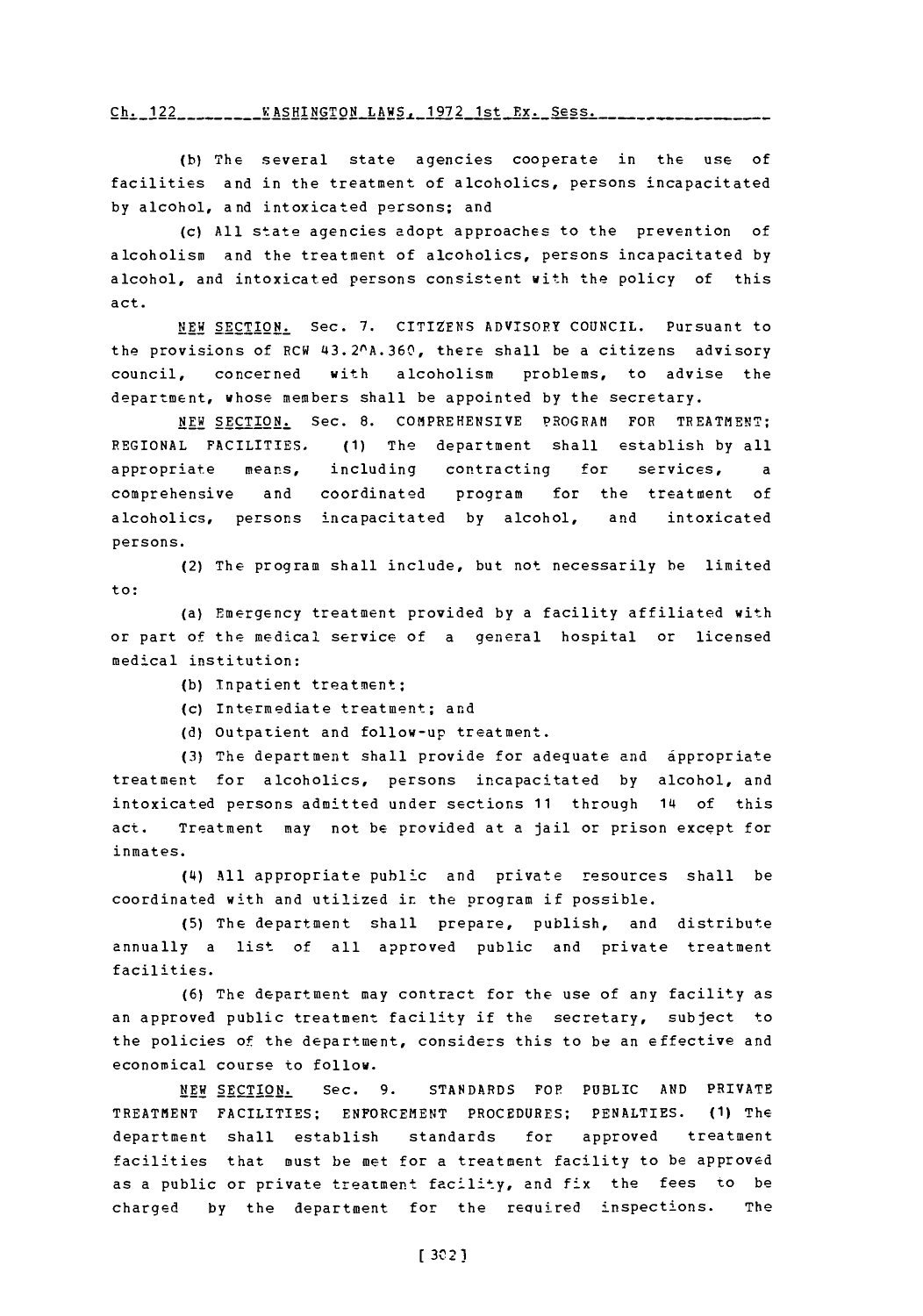*WASHINGTON\_LAWS, 1972\_1st\_Ex. Sess. \_ \_ . . . . . . . . . . . 122* 

standards may concern the health standards to be met and standards of services and treatment to be afforded patients.

(2) The department periodically shall inspect approved public and private treatment facilities at reasonable times and in a reasonable manner.

**(3)** The department shall maintain a list of approved public and private treatment facilities at reasonable times and in a reasonable manner.

**(Ui)** Each approved public and private treatment facility shall file with the department on request, data, statistics, schedules, and information the department reasonably requires. An approved public or private treatment facility that without good cause fails to furnish any data, statistics, schedules, or information as requested, or files fraudulent returns thereof, may be removed from the list of approved treatment facilities, and its approval revoked or suspended.

**(5)** The division, after holding a hearing, may suspend, revoke, limit, or restrict an approval, or without hearing, refuse to grant an approval, for failure to meet the provisions of this act, or the standards established thereunder.

**(6)** The superior court may restrain any violation of this section, review any denial, restriction, or revocation of approval, and grant other relief required to enforce its provisions.

**(7)** Upon petition of the department and after a hearing held upon reasonable notice to the facility, the superior court may issue a warrant to an officer or employee of the department authorizing him to enter and inspect at reasonable times, and examine the books and accounts of, any approved public or private treatment facility refusing to consent to inspection or examination by the department or which the department has reasonable cause to believe is operating in violation of this act.

**NEW** SECTION. Sec. **1C. ACCEPTANCE** FOR TREATMENT; **RULES.** The secretary shall adopt and may amend and repeal rules for acceptance of persons into the treatment program, considering available treatment resources and facilities, for the purpose of early and effective treatment of alcohclics, persons incapacitated **by** alcohol, and intoxicated persons. In establishing the rules, the secretary shall be guided **by** the following standards:

**(1)** If possible a patient shall be treated on a voluntary rather than an involuntary basis.

(2) **<sup>A</sup>**patient shall be initially assigned or transferred to outpatient or intermediate treatment, unless **he** is found to require inpatient treatment.

**(3) A** person shall not be denied treatment solely because he has withdrawn from treatment against medical advice on a prior occasion or because he has relapsed after earlier treatment.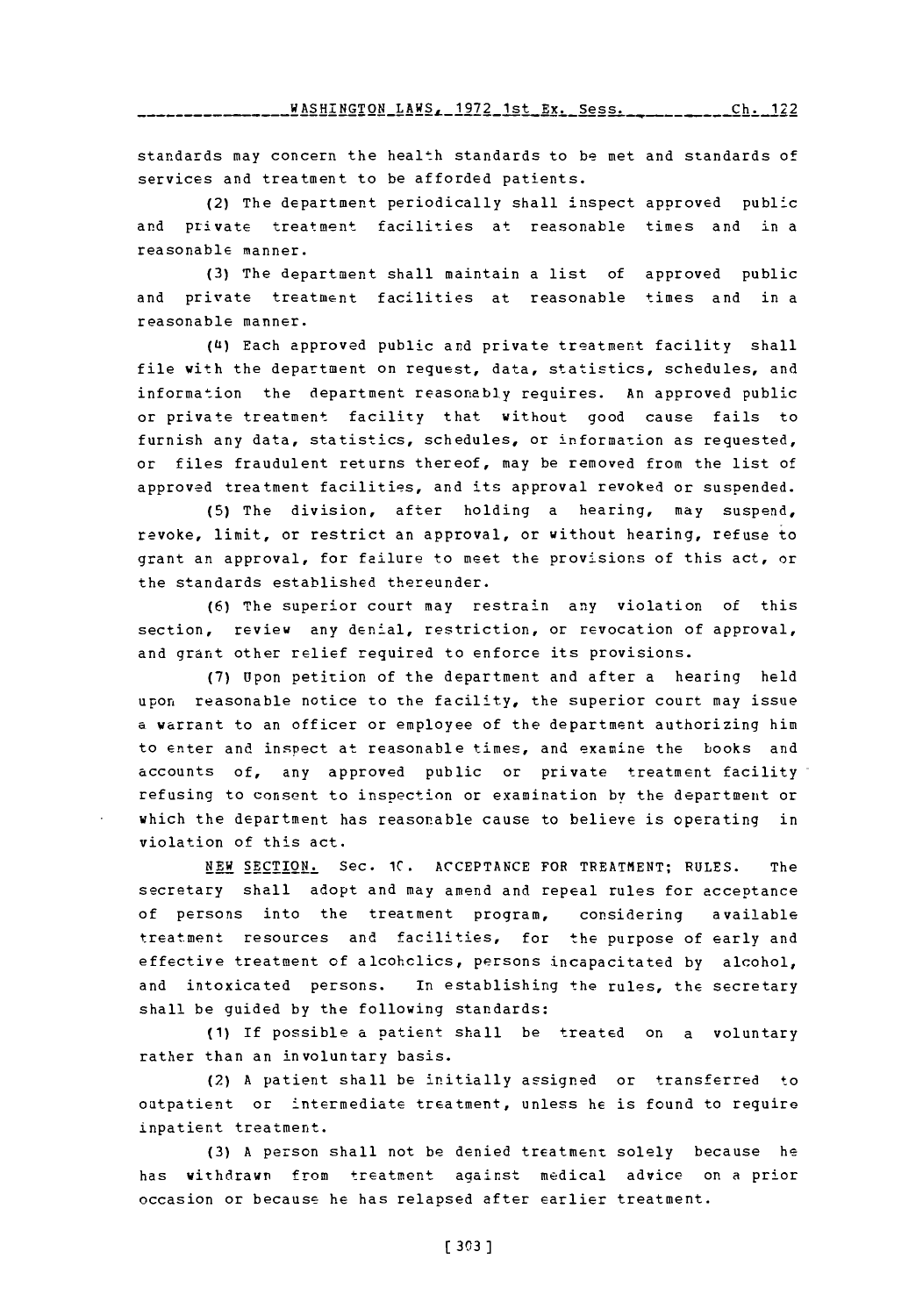### Ch. 122\_\_\_\_\_\_\_\_ WASHINGTON\_LAWS, 1972 1st Ex. Sess.

**(4s) An individualized treatment plan shall be prepared and maintained on a current basis for each patient.**

**(5) Provision shall be made for a continuum of coordinated treatment services, so that** a **person who leaves a facility or a form of treatment will have available and utilize other appropriate treatment.**

**NEW SECTION. Sec. 11. VOLUNTARY TREATMENT OF ALCOHOLICS. (1) An alcoholic may apply for voluntary treatment directly to an approved treatment facility. If the proposed patient is a minor or an incompetent person, he, a parent, a legal guardian, or other legal representative may make the application.**

**(2) Subject to rules adopted by the secretary, the administrator in charge of an approved treatment facility may determine who shall be admitted for treatment. If a person is refused admission to an approved treatment facility, the administrator, subject to rules adopted by the secretary, shall refer the person to another approved treatment facility for treatment if possible and appropriate.**

**(3) If a patient receiving inpatient care leaves an approved treatment facility, he shall be encouraged to consent to appropriate outpatient or intermediate treatment. If it appears to the administrator in charge of the treatment facility that the patient is an alcoholic who requires help, the department may arrange for assistance in obtaining supportive services and residential facilities.**

**(Cs) If a patient leaves an approved public treatment facility, with or against the advice of the administrator in charge of the facility, the department may make reasonable provisions for his transportation to-another facility or to his home. If he has no home he should be assisted in obtaining shelter. If he is less than fourteen years of age or an incompetent person the request for discharge from an inpatient facility shall he made by a parent, legal guardian, or other legal representative or by the minor or incompetent if he was the original applicant.**

**NEW SECTION. Sec. 12. TREATMENT AND SERVICES FOR INTOXICATED PERSONS AND PERSONS INCAPACITATED BY ALCOHOL. (1) An intoxicated person may come voluntarily to an approved treatment facility for emergency treatment. A person who appears to be intoxicated in a public place and to be in need of help, if he consents to the proffered help, may be assisted to his home, an approved treatment facility or other health facility.**

**(2) Except for a person who may be apprehended for possible violation of laws relating to driving or being in physical control of a vehicle while intoxicated and except for a person who may wish to avail himself of the provisions of RCW 46.20.308, a person who**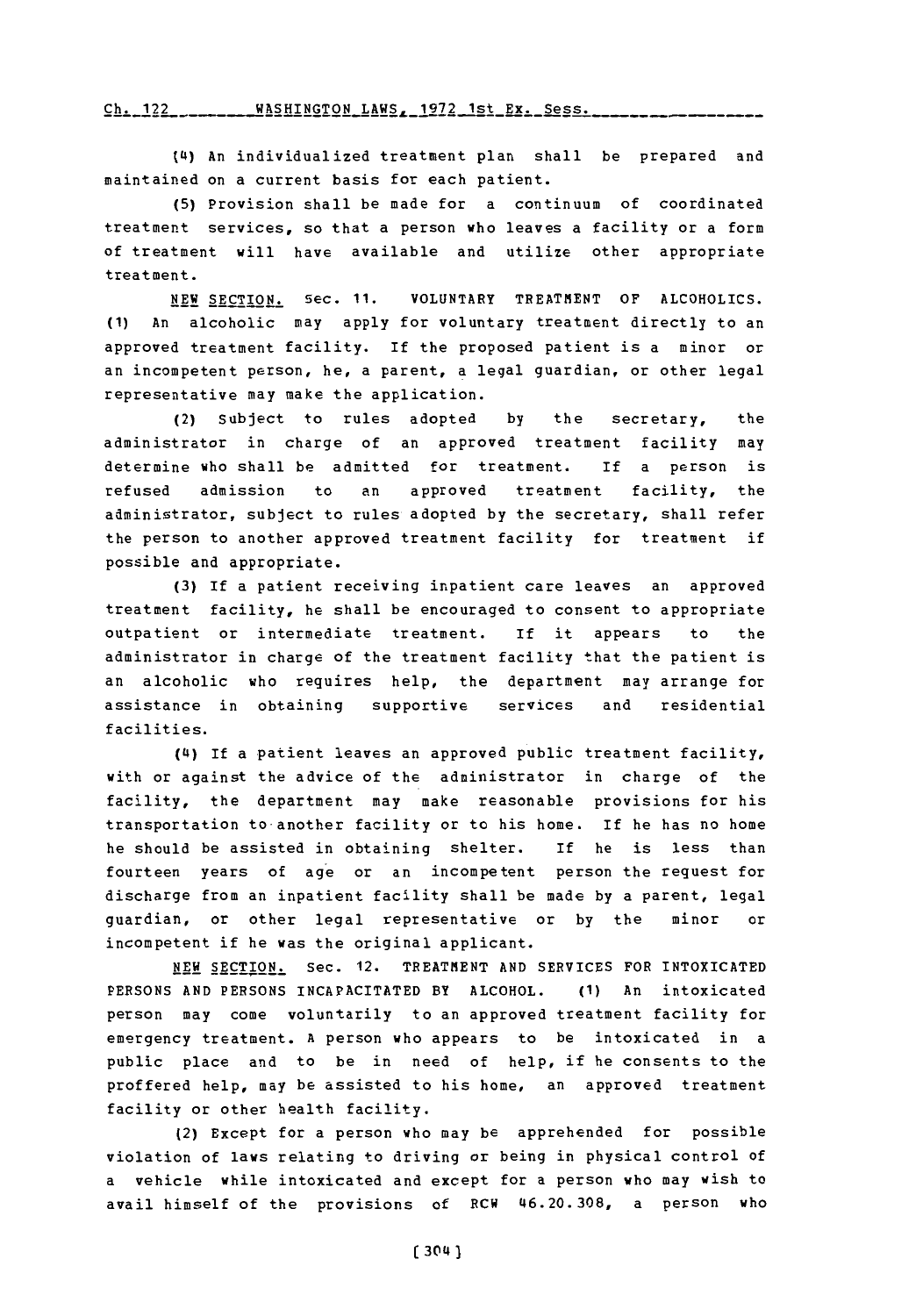-------------**WASHINGTON LAWS, 1972 1st Ex. Sess. <sub>-------</sub>------Ch. 122** 

appears to be incapacitated **by** alcohol shall be taken into protective custody **by** the police or the emergency service patrol and forthwith brought to an approved treatment facility for emergency treatment. If no approved treatment facility is readily available he shall be taken to an emergency medical service customarily used for incapacitated persons. The police or the emergency service patrol, in detaining the person and in taking him to an approved treatment facility, is taking him into protective custody and shall make every reasonable effort to protect his health and safety. In taking the person into protective custody, the detaining officer or member of an emergency patrol may take reasonable steps including reasonable force if necessary to protect himself. **A** taking into protective custody under this section is not an arrest. **No** entry or other record shall be made to indicate that the person has been arrested or charged with a crime.

**(3) A** person who comes voluntarily or is brought to an approved treatment facility shall be examined **by** a qualified person under the supervision of a licensed physician as soon as possible. He may then be admitted as a patient or referred to another health facility. The referring approved treatment facility shall arranqe for his transportation.

(4i) **A** person who **by** medical examination is found to be incapacitated **by** alcohol at the time of his admission or to have become incapacitated at any time after his admission, may not be detained at the facility (a) once he is no longer incapacitated **by** alcohol, and **(b)** if he remains incapacitated **by** alcohol for more than forty-eight hours after admission as a patient, unless he is committed under section **13** of this act. **A** person may consent \*o remain in the facility as long as the physician in charge believes appropriate.

**(5) A** person who is not admitted to an approved treatment facility, is not referred to another health facility, and has no funds, may be taken to his home, if any. **If** he has no home, the approved treatment facility shall assist him in obtaining shelter.

**(6) If** a patient is admitted to an approved treatment facility, his family or next of kin shall be notified as promptly as possible. If an adult patient who is not incapacitated requests that there be no notification, his request shall be respected.

**(7)** The police or members of +he emergency service, who in good faith act in compliance with this act are performing in the course of their official duty and are not criminally or civilly liable therefor.

**(8)** If the person in charge of the approved treatment facility determines it is for the patient's benefit, the patient shall be encouraged to agree to further diagnosis and appropriate voluntary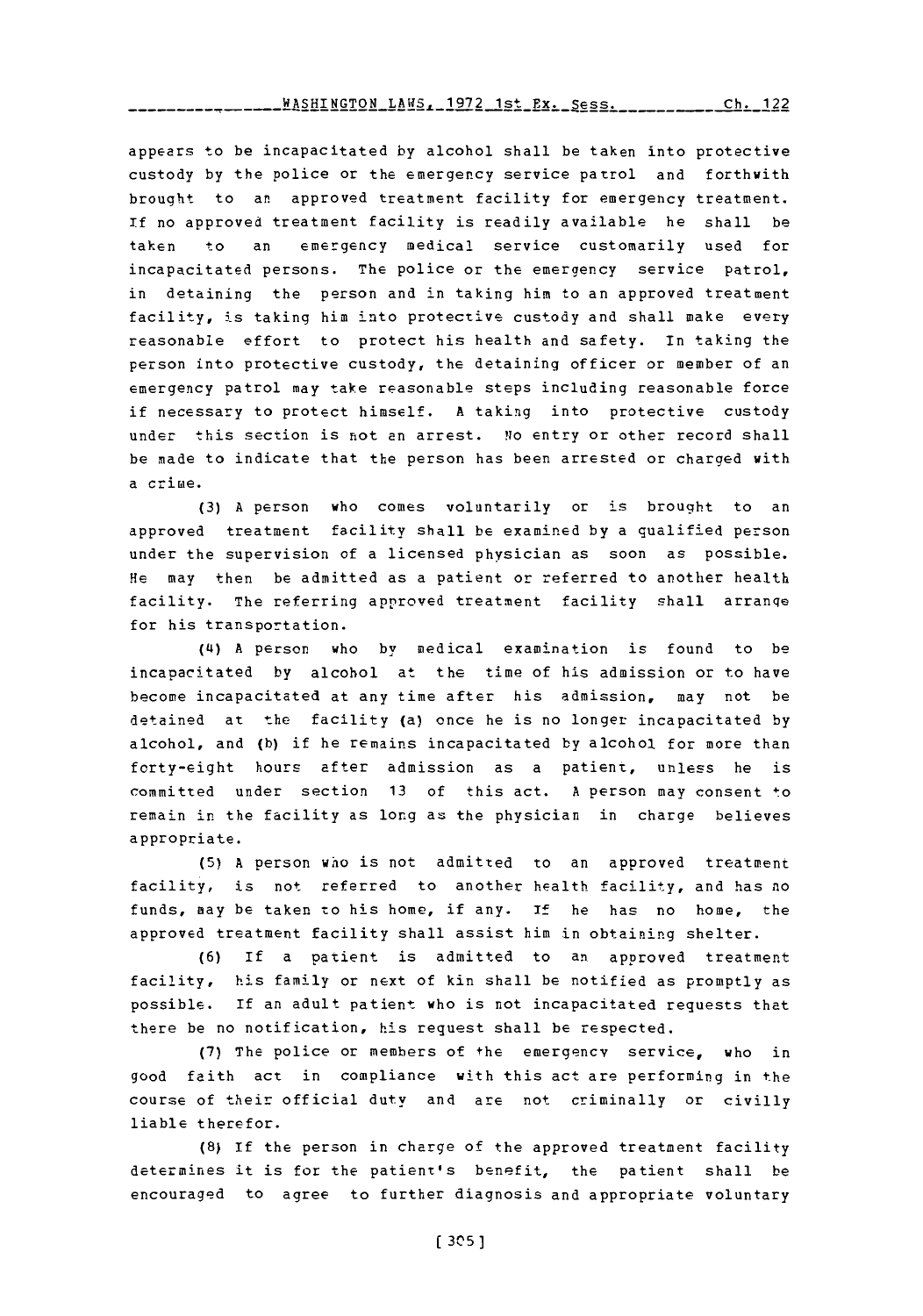treatment.

**NEW** SECTION. Sec. **13. EMiERGENCY** COMMITMENT. **(1)** An intoxicated person who (a) has threatened, attempted, or inflicted physical harm on another and is likely to inflict physical harm on another unless committed, or **(b)** is incapacitated **by** alcohol, may be committed to an approved treatment facility for emergency treatment. **<sup>A</sup>**refusal to undergo treatment does not constitute evidence of lack of judqment as to the need for treatment.

(2) The certifying physician, spouse, guardian, or relative of the person to be committed, or any other responsible person, may make a written application for commitment under this section, directed to the administrator **of** the approved treatment facility. The application shall state facts to support the need for emergency treatment and be accompanied **by** a physician's certificate stating that he has examined the person sought to be committed within two days before the certificate's date and facts supporting the need for emergency treatment. **A** physician employed **by** the admitting facility or the department is not eligible to be the certifying physician.

**(3)** Upon approval of the application **by** the administrator in charge of the facility, the person shall be brought to the facility **by** a peace officer, health officer, emergency service patrol, the applicant for commitment, the patient's spouse, the patient's guardian, or any other interested person. The person shall be retained at the facility to which he was admitted, or transferred to another appropriate public or private treatment facility, until discharged under subsection **(5)** of this section.

**(4i)** The administrator in charge of an approved treatment facility shall refuse an application if in his opinion the application and certificate fail to sustain the grounds for commitment.

**(5)** when on the advice of the medical staff the administrator determines that the grounds for commitment no longer exist, he shall discharge a person committed under this section. No person committed under this section may be detained in any treatment facility for more than five days. If a petition for involuntary commitment under section 14 of this act has been filed within the five days and the administrator in charge of an approved treatment facility finds that grounds for emergency commitment still exist, he may detain the person until the petition has been heard and determined, but no longer than ten days after filing the petition.

**(6) A** copy of the written application for commitment and of the physician's certificate, and a written explanation of the person's right to counsel, shall be given to the person within twenty-four hours after commitment **by** the administrator, who shall provide a reasonable opportunity for the person to consult counsel.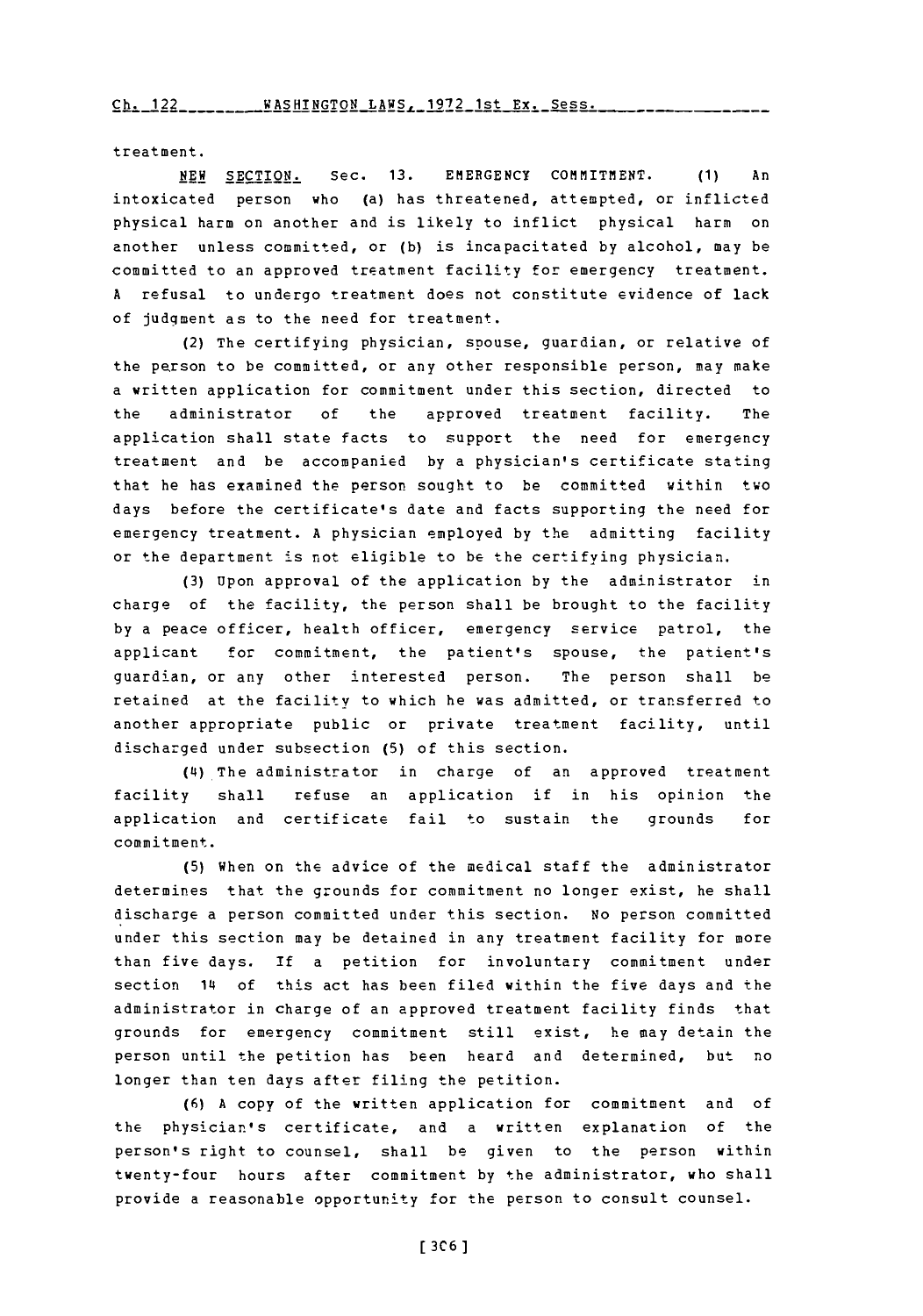**NEW** SECTION. Sec. 14. **INVOLUNTARY COMMITMENT** OF ALCOHOLICS. **(1) A** person may be committed for treatment in an approved treatment facility **by** the superior court or district court upon the petition of his spouse or guardian, a relative, the certifying physician, or the administrator in charge of any approved treatment facility. The petition shall allege that the person is an alcoholic who habitually lacks self-control as to the use of alcoholic beverages and that he is incapacitated **by** alcohol. **A** refusal to undergo treatment does not constitute evidence of lack of judgment as to the need for treatment. The petition shall be accompanied **by** a certificate of a licensed physician who has examined the person within two days before submission of the petition, unless the person whose commitment is sought has refused to submit to a medical examination, in which case the fact of refusal: shall be alleged in the petition. The certificate shall set forth the physician's findings in support of the allegations of the petition. **A** physician employed **by** the admitting facility or the department is not eligible to be the certifying physician.

(2) Upon filing the petition, the court shall fix a date for a hearing no less than five and no more than ten days after the date the petition was filed: PROVIDED, That, the court may, upon motion of the person whose commitment is sought and upon good cause shown, extend the date for the hearing. **A** copy of the petition and of the notice of the hearing, including the date fixed **by** the court, shall be served on the petitioner, the person whose commitment is sought, his next of kin other than the petitioner, a parent or his legal guardian if he is a minor, the administrator in charge of the approved treatment facility to which he has been committed for emergency care, and any other person the court believes advisable. **A** copy of the petition and certificate shall be delivered to each person notified.

**(3)** At the hearing the court shall hear all relevant testimony, including, if possible, the testimony of at least one licensed physician who has examined the person whose commitment is sought. The person shall be present unless the court believes that his presence is likely to be injurious to him; in this event the court may deem it appropriate to appoint a guardian ad litem to represent him throughout the proceeding. **If** deemed advisable, the court may examine the person out of courtroom. If the person has refused to be examined **by** a licensed physician, he shall be given an opportunity to be examined **by** a court appointed licensed physician. **If** he refuses and there is sufficient evidence to believe that the allegations of the petition are true, or if the court believes that more medical evidence is necessary, the court may make a temporary order committing him to the department for a period of not more than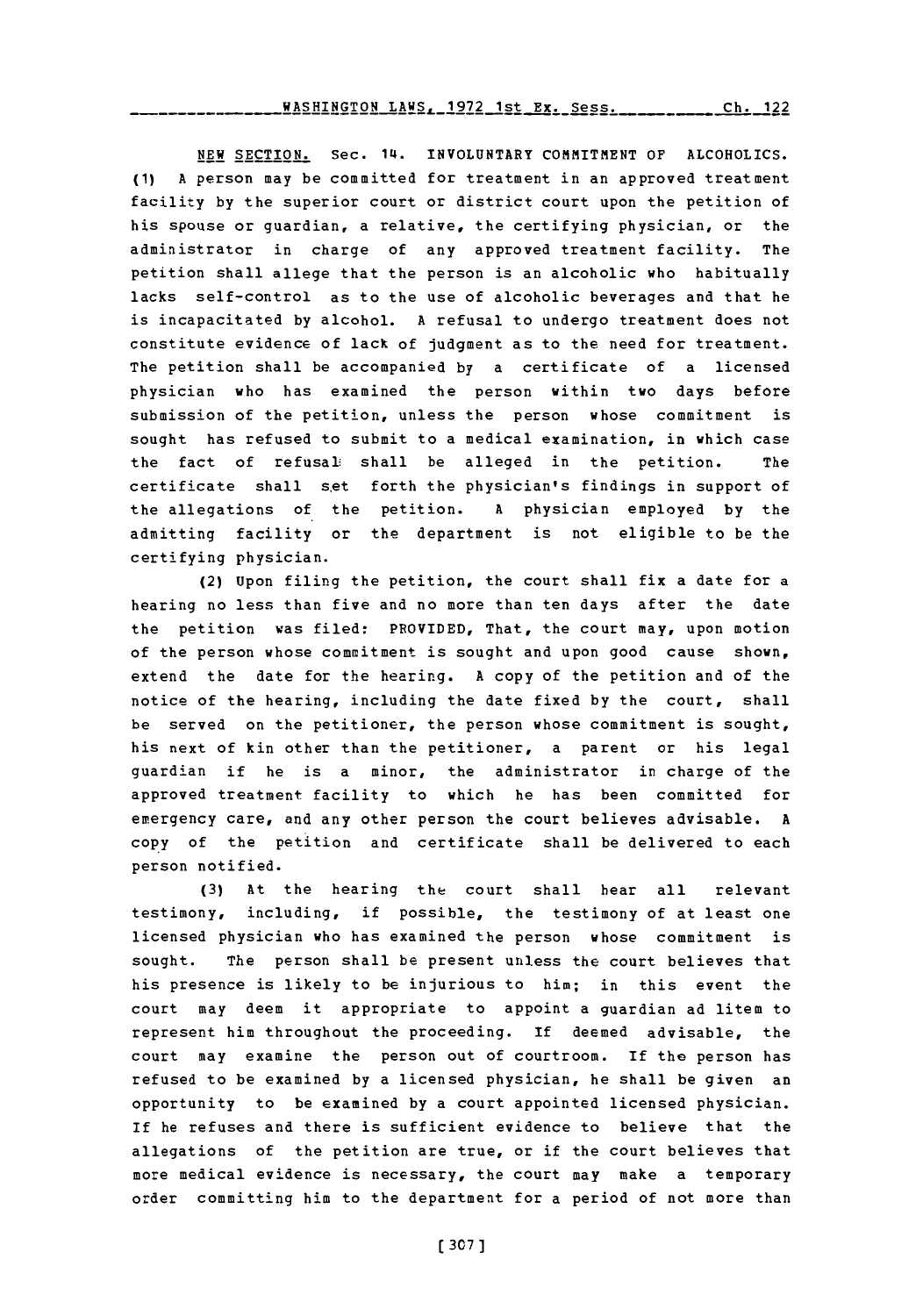### Ch **122WASHINGTON** LAWS, **1972** 1st Ex. Sess. **Ch.** 122

five days for purposes of a diagnostic examination.

**(L4)** If after hearing all relevant evidence, including the results of any diagnostic examination, the court finds that grounds for involuntary commitment have been established **by** clear and convincing proof, it shall make an order of commitment to an approved treatment facility. It shall not order commitment of a person unless it determines that an approved treatment facility is able to provide adequate and appropriate treatment for him and the treatment is likely to be beneficial.

**(5) A** person committed under this section shall remain in the facility for treatment for a period of thirty days unless sooner discharged. At the end of the thirty day period, he shall be discharged automatically unless the facility, before expiration of the period, obtains a court order for his recommitment upon the grounds set forth in subsection (1) of this section for a further period of ninety days unless sooner discharged. If a person has been committed because he is an alcoholic likely to inflict physical harm on another, the facility shall apply for recommitment if after examination it is determined that the likelihood still exists.

**(6) A** person recommitted under subsection **(5)** of this section who has not been discharged **by** the facility before the end of the ninety day period shall be discharged at the expiration of that period unless the facility, before expiration of the period, obtains a court order on the grounds set forth in subsection **(1)** of this section for recommitment for a further period not to exceed ninety days. If a person has been committed because he is an alcoholic likely to inflict physical harm on another, the facility shall apply for recommitment if after examination it is determined that the likelihood still exists. Only two recommitment orders under subsections **(5)** and **(6)** of this section are permitted.

**(7)** Upon the filing of a petition for recommitment under subsections **(5)** or **(6)** of this section, the court shall fix a date for hearing no less than five and no more than ten days after the date the petition was filed: PROVIDED, That, the court may, upon motion of the person whose commitment is sought and upon good cause shown, extend the date for the hearing. **A** copy of the petition and of the notice of hearing, including the date fixed **by** the court, shall be served on the petitioner, the person whose commitment is sought, his next of kin other than the petitioner, the original petitioner under subsection **(1)** of this section if different from the petitioner for recommitment, one of his parents or his legal guardian if he is a minor, and any other person the court believes advisable. **Atl** the hearing the court shall proceed as provided in subsection **(3)** of this section.

**(8)** The facility shall provide for adequate and appropriate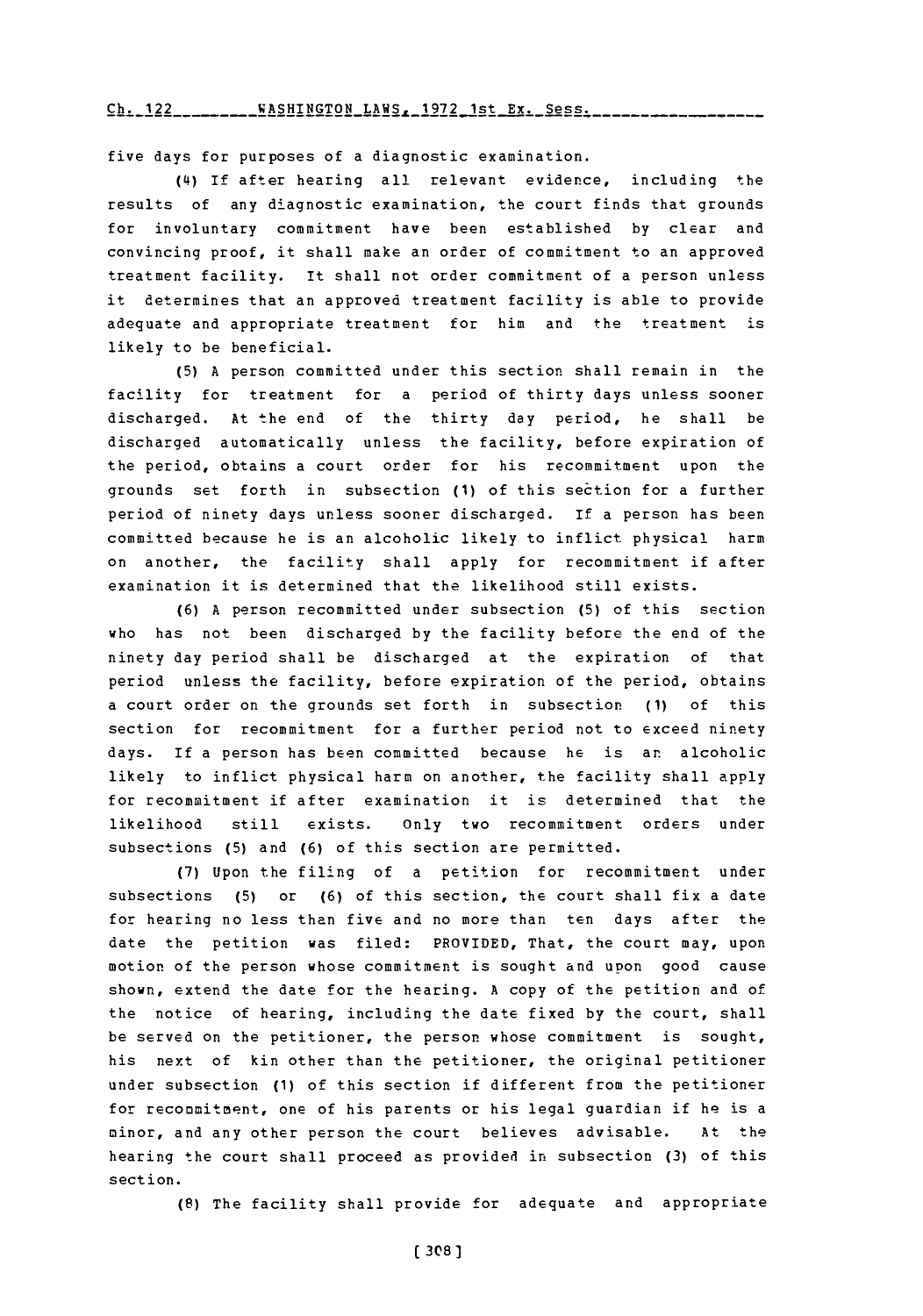treatment of a person committed to its custody. **A** person committed under this section may be transferred from one approved public treatment facility to another if transfer is medically advisable.

**(q) A** person committed to the custody of a facility for treatment shall be discharged at any time before the end of the period for which he has been committed and he shall be discharged **by** order of the court if either of the following conditions are met:

(a) In case of an alcoholic committed on the grounds of likelihood of infliction of physical harm upon another, that he is no longer an alcoholic or the likelihood no longer exists; or further treatment will not be likely to bring about significant improvement in the person's condition, or treatment is no longer adequate or appropriate.

**(b)** In case of an alcoholic committed on the grounds of the need of treatment and incapacity, that the incapacity no longer exists.

**(i(n)** The court shall inform the person whose commitment or recommitment is sought of his right to contest the application, be represented **by** counsel at every stage of any proceedings relating to his commitment and recommitment, and have counsel appointed **by** the court or provided **by** the court, if he wants the assistance of counsel and is unable to obtain counsel. If the court believes that the person needs the assistance of counsel, the court shall require, **by** appointment if necessary, counsel for him regardless of his wishes. The person shall, if he is financially able, bear the costs of such legal service; otherwise such legal service shall be at public expense. The person whose commitment or recommitment is sought shall be informed of his right to he examined **by** a licensed physician of his choice. **If** the person is unable to obtain a licensed physician and requests examination **by** a physician, the court shall employ a licensed physician.

**(11) A** person committed under this act may at any time seek to be discharged from commitment **by** writ of habeas corpus in a court of competent jurisdiction.

(12) The venue for proceedings under this section is the place in which person to be committed resides or is present.

**NEW** SECTION. Sec. **15.** RECORDS OF ALCOHOLICS **AND INTOXICATED PERSONS. (1)** The registration and other records of treatment facilities shall remain confidential and are privileged to the patient.

(2) Notwithstanding subsection **(1)** of this section, the secretary may receive information from patients' records for purposes of research into the causes and treatment of alcoholism, and the evaluation of alcoholism and treatment programs. Information under this subsection shall not be published in a way that discloses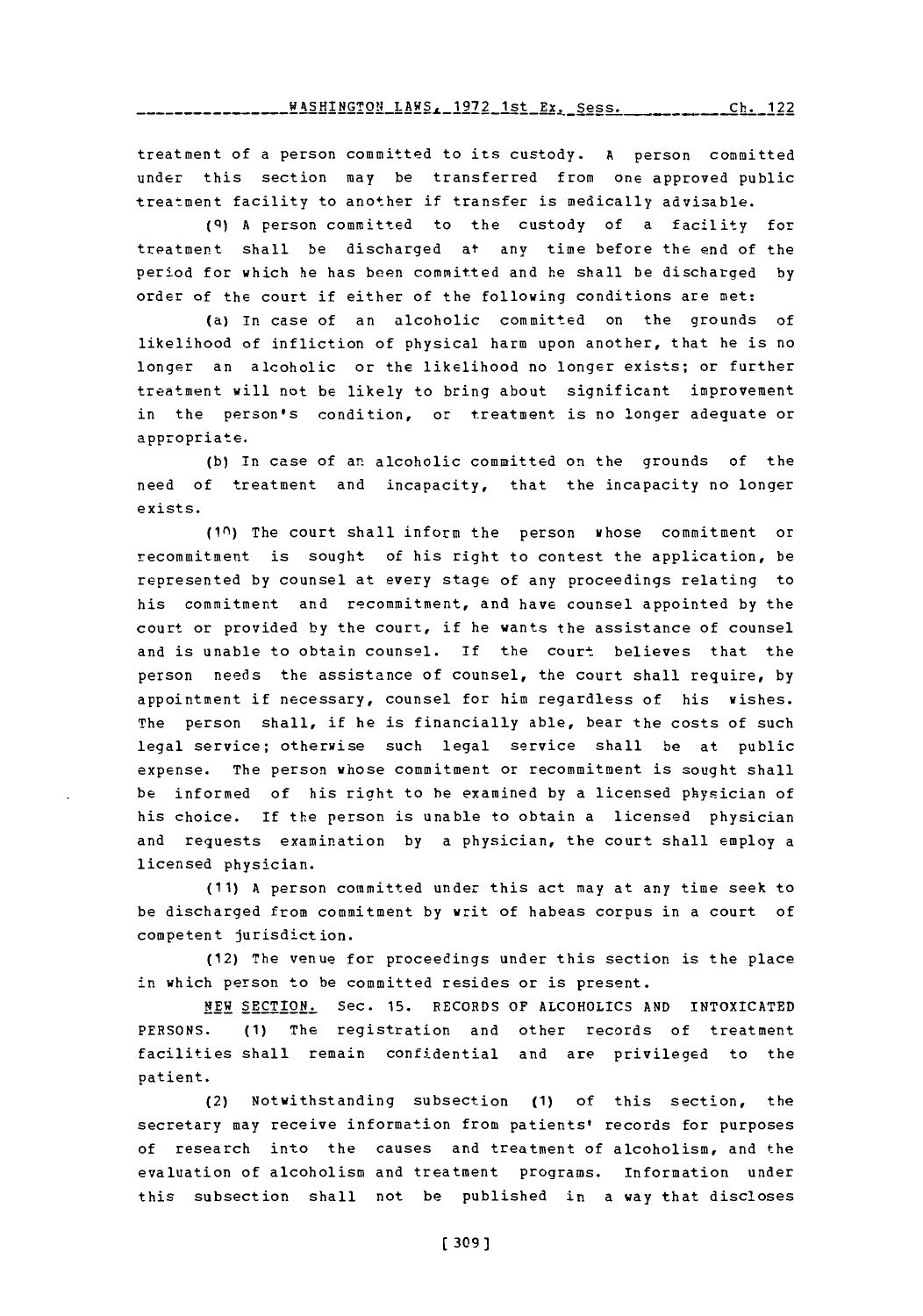### Ch. 122 \_\_\_\_\_\_\_\_ WASHINGTON\_LAWS, 1972 1st Ex. Sess.

patients' names or otherwise discloses their identities.

**NEW** SECTION. Sec. **16.** VISITATION **AND** COMMUNICATION WITH PATIENTS. **(1)** Subject to reasonable rules regarding hours of visitation which the secretary may adopt, patients in any approved treatment facility shall be granted opportunities for adequate consultation with counsel, and for continuing contact with family and friends consistent with an effective treatment program.

(2) Neither mail nor other communication to or from a patient in any approved treatment facility may be intercepted, read, or censored. The secretary may adopt reasonable rules regarding the use of telephone **by** patients in approved treatment facilities.

**NEW** SECTION. Sec. **17.** EMERGENCY SERVICE PATROL; ESTABLISHMENT; **RULES. (1)** The state and counties, cities and other municipalities may establish or contract for emergency service patrols which are to be under the administration of the appropriate jurisdiction. **A** patrol consists of persons trained to give assistance in the streets and in other public places to persons who are intoxicated. Members of an emergency service patrol shall be capable of providing first aid in emergency situations and may transport intoxicated persons to their homes and to and from treatment facilities.

(2) The secretary shall adopt rules pursuant to chapter 34.04 RCW for the establishment, training, and conduct of emergency service patrols.

**NEW SECTION.** Sec. **18.** PAYMENT FOR TREATMENT; FINANCIAL ABILITY OF PATIENTS. **(1)** If treatment is provided **by** an approved treatment facility or emergency treatment is provided **by** a facility under section 8 (2) (a) **of** this **1972** amendatory act, and the patient has not paid or is unable to pay the charge therefor, the facility is entitled to any payment (a) received **by** the patient or to which he may be entitled because of the services rendered, and **(b)** from any public or private source available to the facility because of the treatment provided to the patient.

(2) **A** patient in a facility, or the estate of the patient, or a person obligated to provide for the cost of treatment and having sufficient financial ability, is liable to the facility for cost of maintenance and treatment of the patient therein in accordance with rates established.

**(3)** The secretary shall adopt rules governing financial ability that take into consideration the income, savings and other personal and real property of the person required to pay, and any support being furnished **by** him to any person he is required **by** law to support.

**NEW** SECTION. Sec. **19.** CRIMINAL **LAWS** LIMITATIONS. **(1)** No county, municipality, or other political subdivision may adopt or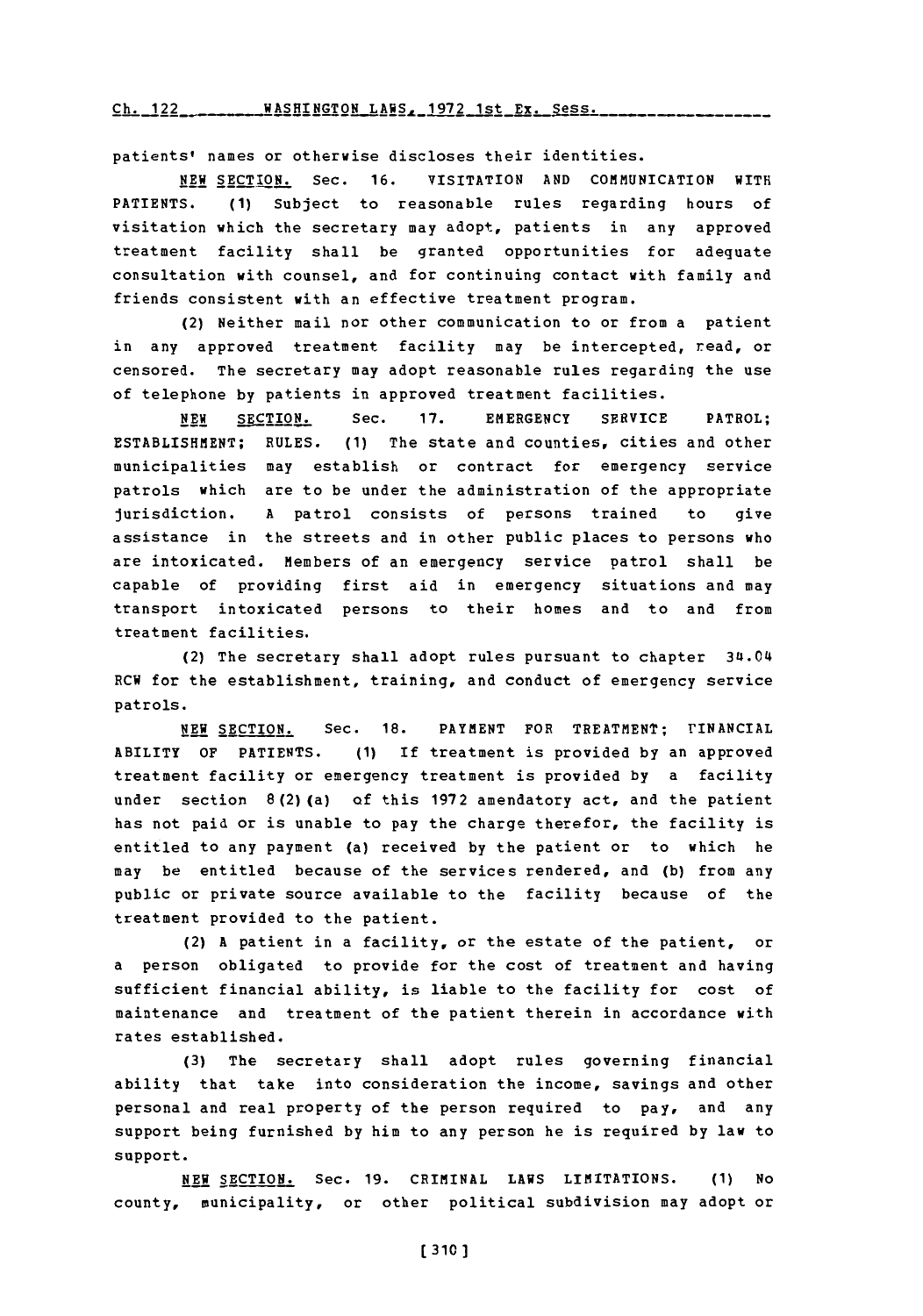<u>WASHINGTON LAWS. 1972 1st Ex. Sess. <mark>. . . . . . . . . . . 12</mark>2</u>

enforce a local law, ordinance, resolution, or rule having the force of law that includes drinking, being a common drunkard, or being found in an intoxicated condition as one of the elements of the offense giving rise to a criminal or civil penalty or sanction.

(2) No county, municipality, or other political subdivision may interpret or apply any law of general application to circumvent the provision of subsection **(1)** of this section.

**(3)** Nothing in this act affects any law, ordinance, resolution, or rule against drunken driving, driving under the influence of alcohol, or other similar offense involving the operation **of** a vehicle, aircraft, boat, machinery, or other equipment, or regarding the sale, purchase, dispensing, possessing, or use of alcoholic beverages at stated times and places or **by** <sup>a</sup> particular class of persons; nor shall evidence of intoxication affect, other than as a defense, the application of any law, ordinance, resolution, or rule to conduct otherwise establishing the elements of an offense.

**NEW** SECTION. Sec. 20. SEVERABILITY. **If** any provision of this act or the application thereof to any person or circumstance is held invalid, the invalidity does not affect other provisions or applications of the act which can be given effect without the invalid provision or application, and to this end the provisions of this act are severable.

**NEW** SECTION. Sec. 21. SHORT TITLE. This act may be cited as the "Uniform Alcoholism and Intoxication Treatment Act".

NEW SECTION. Sec. 22. APPLICATION **AND** CONSTRUCTION. This act shall be so applied and construed as to effectuate its general purpose to make uniform the law with respect to the subject of this act among those states which enact it.

**NEW** SECTION. Sec. **23.** Upon the taking effect of this act, the responsible head of each agency transferred in whole or in part to the department of social and health services **by** this act, shall deliver to the department of social and health services all books, documents, records, papers, files, or other writings, all cabinets, furniture, office equipment, motor vehicles, and other tangible property and all funds in its custody or under its control, used or held in the exercise of the powers and the performance of the duties and functions so transferred, along with all pending business before such agency: PROVIDED, That, if the books, documents, records, papers, files and other writings pertaining to a function transferred **by** this act to the department from agencies not abolished **by** this chapter are considered **by** the head of the agency from which such transfer is made to be essential to the performance of duties retained **by** such agency, the agency head may deliver to the division of alcoholism certified copies of such books, documents, records,

**[ 311 ]**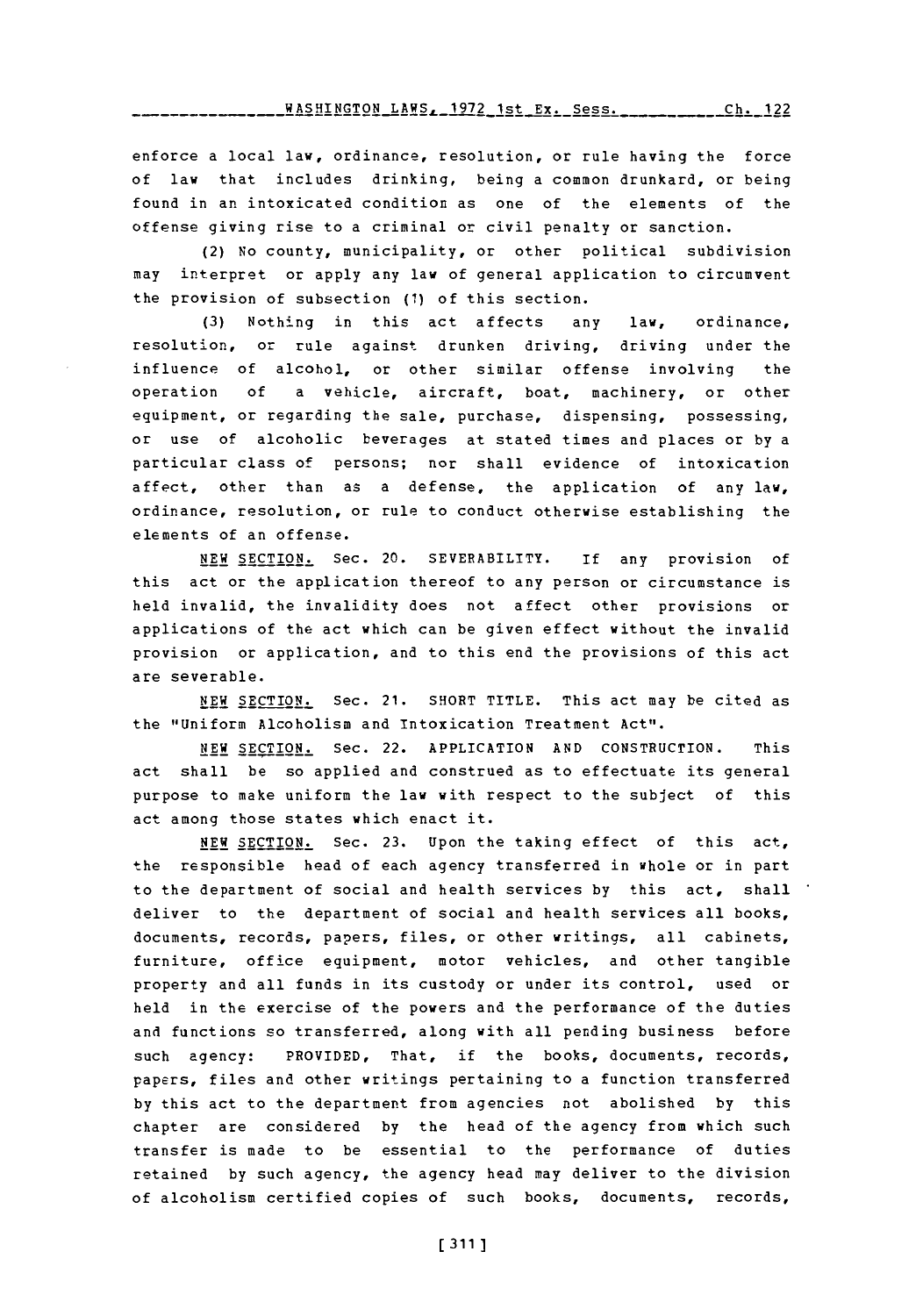Ch. 122 \_\_\_\_\_\_\_\_ WASHINGTON LAWS, 1972 1st Ex. Sess.

papers, files and other writings.

**NEW** SECTION. Sec. 24. Appropriations for the exercise of powers, duties and functions transferred to the department of social and health services from agencies that are not abolished **by** this chapter shall be transferred to and made available to the department in accordance with the provisions of section **25** of this act.

**NEW** SECTION. Sec. **25.** The transfer of equipment, funds and appropriations from agencies that are not abolished **by** this act to the department of social and health services, as provided in the office **of** program planning and fiscal management, shall be accomplished in accordance with apportionments among the several agencies **by** the director of the office of program planning and fiscal management, who shall have due consideration to the total of the appropriations to the several agencies, the size and nature of the functions to be transferred and the feasibility of segregating such equipment to the various functions. The director of the office of program planning and fiscal management shall certify such apportionments to the agencies affected and to the state auditor, the state treasurer and department of general administration, each of whom shall make the appropriate transfers and adjustments in their funds and appropriation accounts and equipment records in accordance with such certification.

NEW SECTION. Sec. **26.** The following acts or parts of acts are each repealed:

**(1)** Section **1,** chapter **85,** Laws **of 1959** and ECW **.70 .96.010;** (2) Section 2, chapter **85,** Laws **of 1959** and RC **H 7C .96.C020 ; (3)** Section **3,** chapter **85,** Laws **of 1959** and RCW **70 .96. 030;** (4) Section 4, chapter **85,** Laws **of 1959** and RCW **7C .96.040; (5)** Section **5,** chapter **85,** Laws **of 1959** and RCW **7C.96.050; (6)** Section **6,** chapter **85,** Laws **of 1959** and **?CW 7C .96.060; (7)** Section **7,** chapter **85,** Laws **of 1959** and **7C .96.070; (8)** Section **8,** chapter **85,** Laws **of 1959** and **70.96.080; (9)** Section **9,** chapter **85,** Law s **of 1959** and RCW **70. 96.090; (10)** Section **10,** chapter **85,** Laws of **1959** and RCW **70.96. 100; (11)** Section **11,** chapter **85,** Laws of **1959** and !4CW **70.96.110;** (12) Section 12, chapter **85,** Laws of **1959** and RCW **70.96.120; (13)** Section **13,** chapter **85,** Laws of **1959** and RCW **70.96.130;** (14) Section 14, chapter **85,** Laws of **1959** and RCW **70.96. 140; (15)** Section **16,** chapter **85,** Laws of **1959** and RCW **70.96.900; (16)** Section **71.08.010,** chapter **25,** Laws of **1959** and RCW 71.08. C10; **(17)** Section **71.08.02C,** chapter **25,** Laws of **1959** and RCW **71.08.020; (18)** Section **71.08.03C,** chapter **25,** Laws of **1959** and RCW **71. 08. 030;**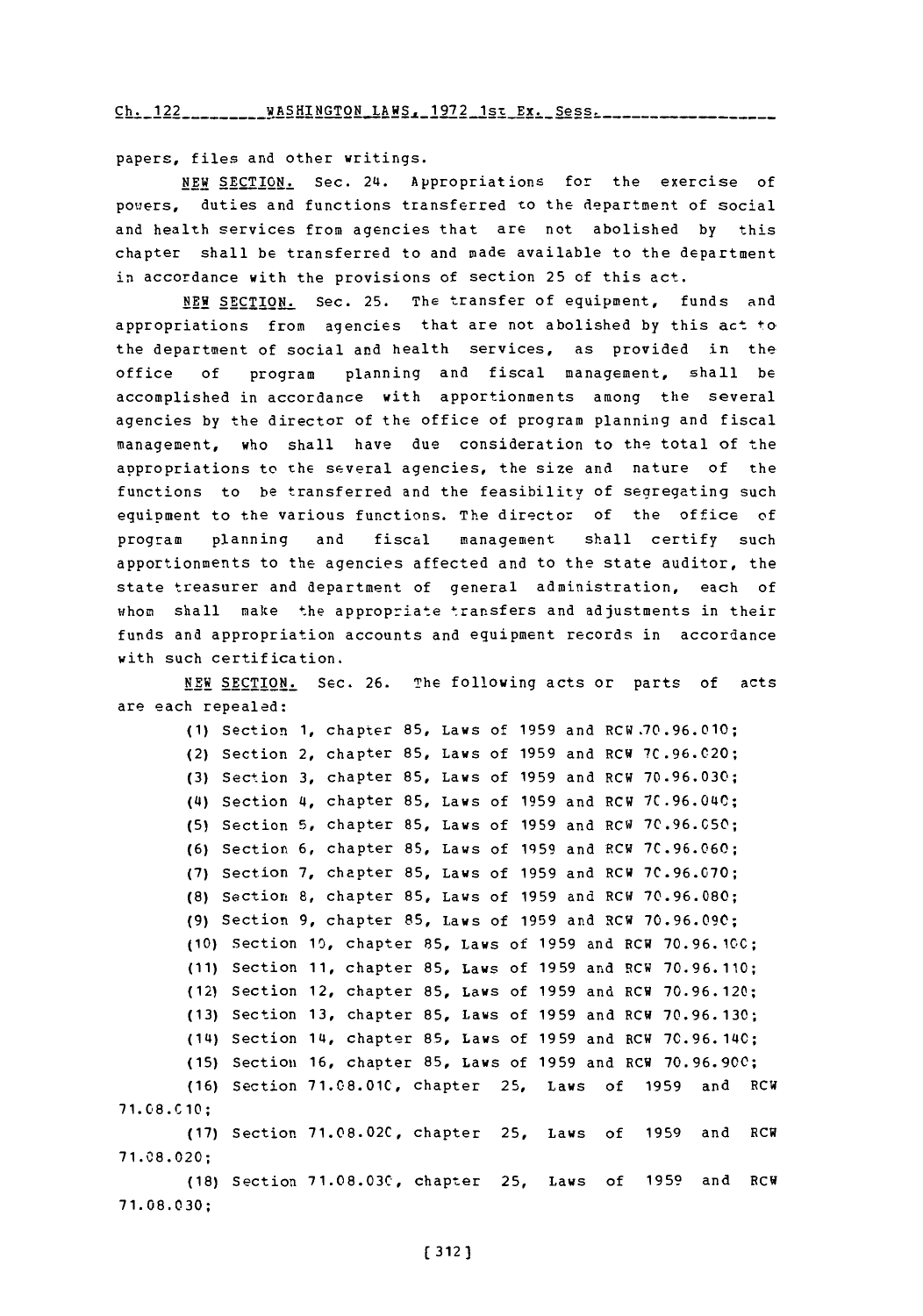**(19)** Section 71.08.0W, chapter **25,** Laws of **1959** and RCW **71.08.C 4C;** (20) Section 71.08.05C, chapter 25, Laws of 1959 and RCW **71.08. 50:** (21) Section **71.C8.06C,** chapter **25,** Laws of **1959** and RCW **71.08.1160;** (22) Section **71.08.07C,** chapter 25, Laws of **1959** and RCW **71.08.070; (23)** Section **71.08.C80,** chapter **25,** Laws of **1959** and RCW **71.08 .080;** (24) Section **71.C8.09C,** chapter **25,** Laws of **1959** and RCW **71.08.C90;** and **(25)** Section **1,** chapter **23,** Laws of **1909** ex. sess. and ROW **9.6 8.0ULC. NEW** SECTION. Sec. **27.** Section or subsection headings as used in this chapter do not constitute any part of the law. **NEW** SECTION. Sec. **28.** Sections **1** through **27** of this act shall constitute a new chapter in Title 70 RCW. Sec. **29.** Section **1,** page **85,** Laws of **1875** as last amended **by** section **1,** chapter 112, Laws of **1965** ex. sess. and RCW **9.87.010** are each amended to read as follows: Every **-- (1)** Person who asks or receives any compensation, gratuity or reward for practicing fortune telling, palmistry or clairvoyance; or, (2) Person who keeps a place where lost or stolen property is concealed; or, **(3)** Person practicing or soliciting prostitution or keeping a house of prostitution; or, (4) ((Common drunkards found in any place where intexicating liquors are sold or kept for sale; or in an intoxicated condition; **OrT** -(5fl) Common gambler found in any place where gambling is conducted or where gambling paraphernalia or devices are kept; or, **((j6))).** Healthy person who solicits alms; or,  $((\lbrace 7 \rbrace))$  ( $\underline{6}$ ) Lewd, disorderly or dissolute person; or,  $((48)$ ) $(2)$  Person who lodges in any barn, shed, shop, outhouse, vessel, car, saloon or other place not kept for lodging purposes, without the permission of the owner or person entitled to the possession thereof; or, **((19))(8)** Parson who lives or works in a house **of** prostitution or solicits for any prostitute or house of prostitution; or, **1972** 1st Ex. Sess. **Ch.** 122

 $((149)$ ) $(9)$  Person who solicits business for an attorney around any court, jail, morgue or hospital, or elsewhere; or, ((J44))LiCL Habitual user **of** opium, morphine,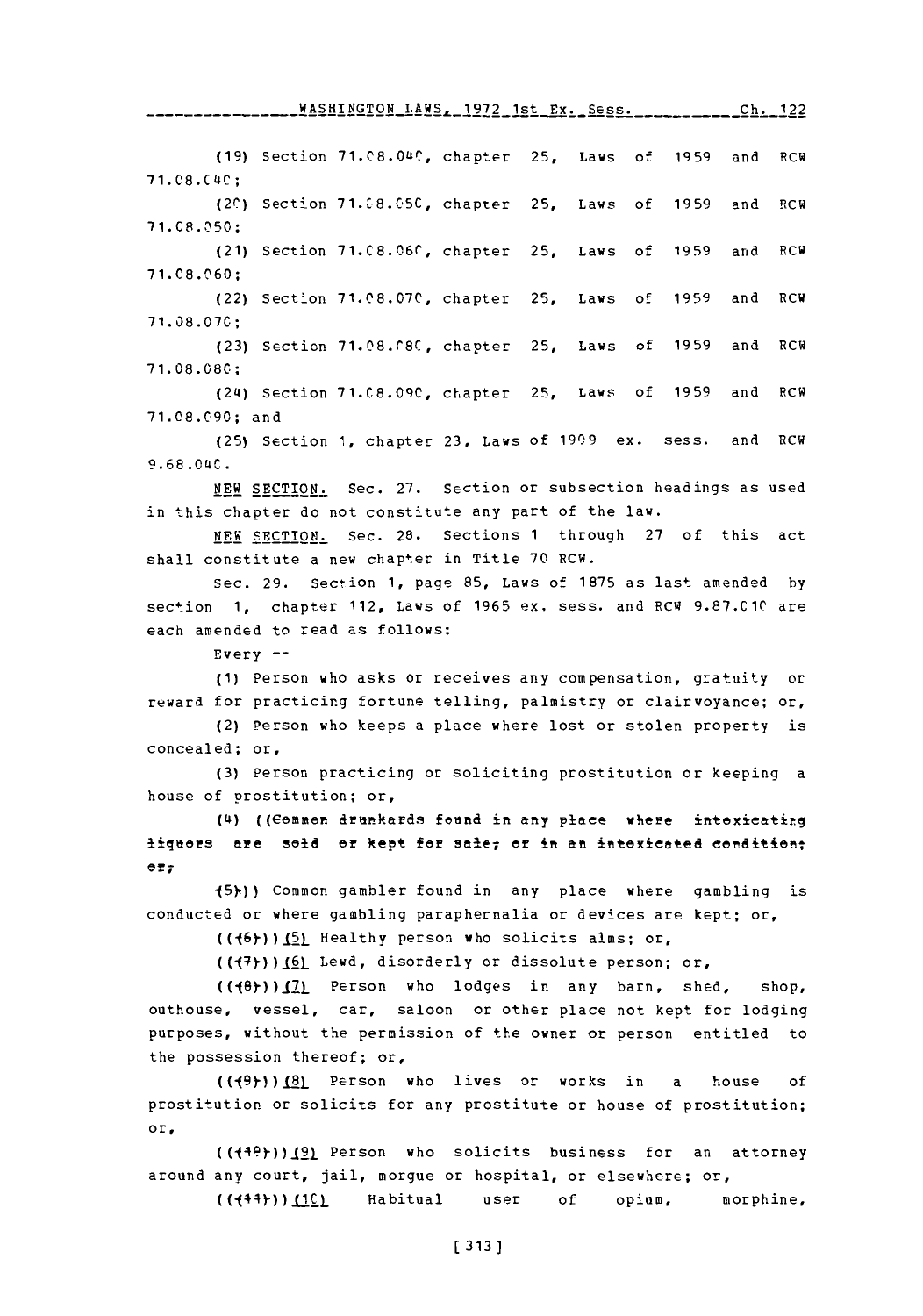#### $Ch. 122$  \_\_\_\_\_\_\_\_ WASHINGTON LAWS 1972 1st Px. Sess.

alkaloid-cocaine or alpha or beta eucaine, or any derivation, mixture or preparation of any of them; or,

**((42** Person **who by** his own cenfession thereto **or** prier conviction thereof is known to have been guilty of larceny; burglary; robbery or any crime of which fraud or an intent to defraud is an elemeftt 7 Who Shall: be fend in any **drinking** saloon **or** ellr; **or** any pablie danee hall **or** mesie hall where intoxicating ligees are sold or be found intoxicated; or who, except upon lawful business; shall go about any dark street or alley or any residence section of any city or town in the nighttime, or loiter about any steamboat landing, passenger depot, banking institution or crowded street, shop or thoroughfare<sub>7</sub> or any public meeting or gathering; or place where people gather in crowds; or;

 $(43)$ )  $(11)$  Person, except a person enrolled as a student in or parents or guardians of such students or person employed **by** such school or institution, who without a lawful purpose therefor wilfully loiters about the building or buildings of any public or private school or institution of higher learning or the public premises adjacent thereto **--**

Is a vagrant, and shall be punished **by** imprisonment in the county jail for not more than six months, or **by** a fine of not more than five hundred dollars.

Sec. **30.** Section **3,** chapter **111,** Laws of **1967** ex. sess. as amended **by** section **7,** chapter 304, Laws of **1971** ex. sess. and RCW 71.24.030 are each amended to read as follows:

The secretary is authorized, pursuant to the provisions of this chapter and the rules and regulations promulgated to effectuate its purposes, to make grants to assist counties or combinations of counties in the establishment and operation of community mental health programs to provide one or more of the following services:

**(1)** outpatient diagnostic and treatment services.

(2) Inpatient psychiatric services.

**(3)** Rehabilitation services for patients with psychiatric illnesses.

*(4I)* Informational services to the general public and educational services furnished **by** qualified mental health personnel to schools, courts, health agencies, welfare agencies, probation departments and other appropriate public or private agencies or groups.

**(5)** Consultant services to public or private agencies for the promotion and coordination of services that preserve mental health and for the early recognition and management of conditions that might develop into psychiatric illnesses.

**(6)** Inpatient or outpatient care, treatment or rehabilitation services **of** alcoholics. Persons incapacitated by alcohol and